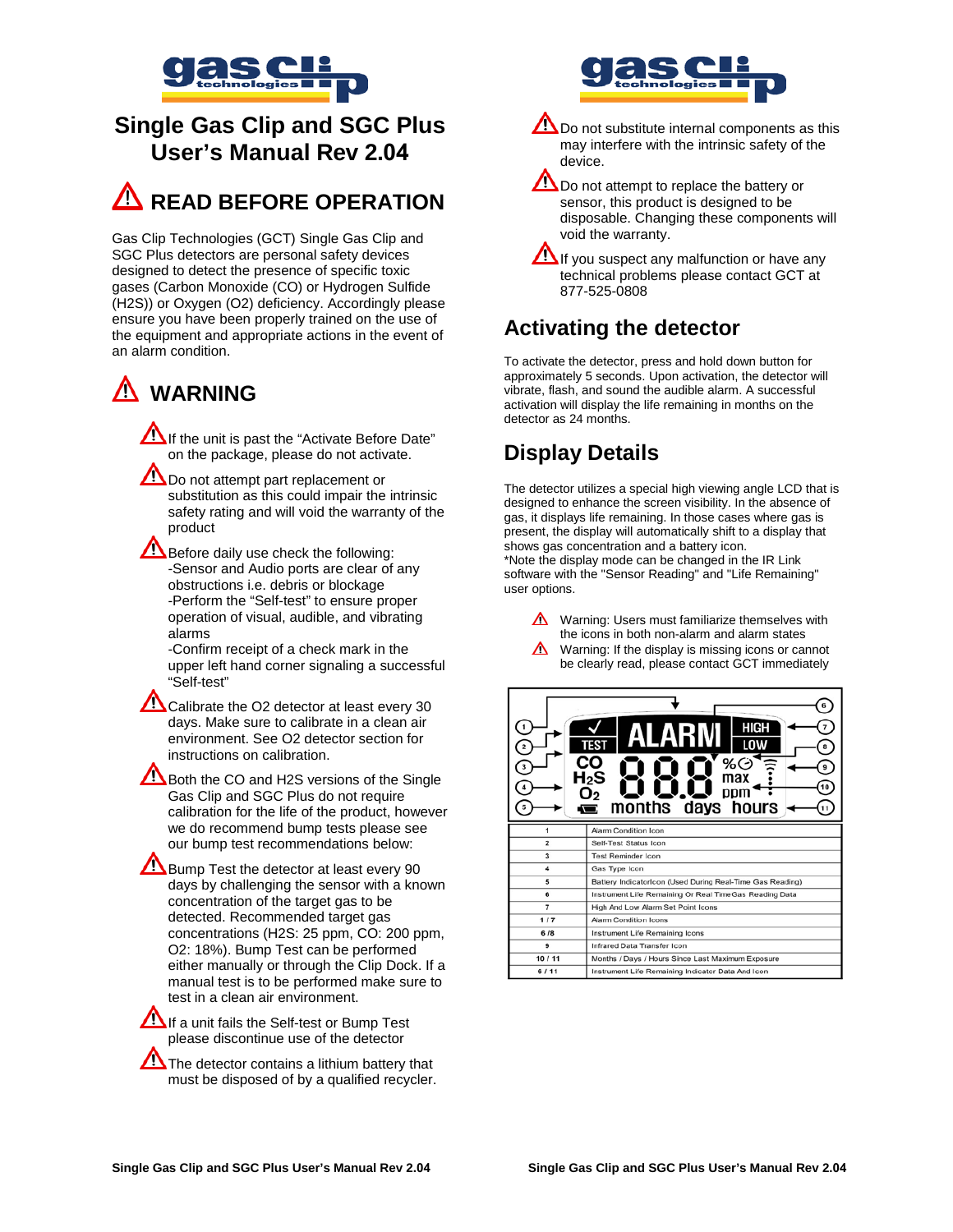



# **Day to Day Usage**

Prior to daily use, the detector will prompt the user to perform a self-test this process is a simple and effective way to ensure safe operation of the detector. During the self-test the audio, visual, and vibrating alarms are activated and the sensor is tested. Below is a step by step process for performing the test:

| <b>TEST</b><br>O<br>$H_2S$<br>$\equiv$ months           | Screen 1:<br>When the "Test" Icon appears in the<br>upper left hand corner, a self-test is<br>required. Press the button on the front<br>of the detector to perform the test.                                                                                                                                                                                                                                                                                                       |
|---------------------------------------------------------|-------------------------------------------------------------------------------------------------------------------------------------------------------------------------------------------------------------------------------------------------------------------------------------------------------------------------------------------------------------------------------------------------------------------------------------------------------------------------------------|
| ALARI<br>pom<br><b>E</b> months days hours              | Screen 2:<br>After pressing the button the following<br>screen will appear. During the self-test<br>ensure that the following occurs: (1)<br>The unit emits one audible beep, all<br>LED's light up, and vibration. (2) All<br>LCD display elements appear.                                                                                                                                                                                                                         |
| $\checkmark$<br>ALARM<br>$H_2S$                         | Screen 3:                                                                                                                                                                                                                                                                                                                                                                                                                                                                           |
|                                                         | After the full element LCD screen, the<br>low alarm and high alarm set points will<br>be displayed. Note these alarm set<br>points can be adjusted using the IR<br>Link or Clip Dock configuration options.                                                                                                                                                                                                                                                                         |
|                                                         | Factory Standard Alarm Set Points:<br>H2S: Low 10 ppm / High 15 ppm<br>CO: Low 35 ppm / High 200 ppm<br>O2: Min 19.5% / Max 23.5%                                                                                                                                                                                                                                                                                                                                                   |
| $\overline{\mathcal{J}}$<br>Ó<br>H2S<br><b>c</b> months | Screen 7: (see Steps 4-6 for additional<br>screen displays)                                                                                                                                                                                                                                                                                                                                                                                                                         |
|                                                         | When a self-test is successful the unit<br>will turn to the original screen and<br>display a check mark in place of where<br>the test icon was previously displayed<br>and one short audible beep will sound.<br>The unit will by default prompt another<br>"Self-test" in 20 hours from when the<br>button was pressed. Note this value<br>can be changed via the IR Link<br>software anywhere from 8 to 20 hours.<br>See the IR Link Quick Reference Guide<br>for further detail. |

#### **Additional Steps:**

Above we outlined the most common screen configurations. However if the unit has been programmed via the IR Link or has been exposed to gas additional screens may appear

Screen 4 (If applicable): If programmed with a "User ID", after the alarm set points are displayed, a combination of numbers and or letters will scroll across the screen. This will be a max of 2 screens with a maximum character limit on the "User ID" of 6 characters. The "User ID" can be changed/modified via the IR Link software

Screen 5 (if applicable): If the detector has been exposed to gas exceeding the low alarm set point a value will appear with "max" next to it. This represents the peak value (highest) that the detector has seen. After this screen there will be another screen displaying a value with (hours, days, or months) this represents the amount of time past since the peak reading.

Screen 6 (if applicable): After the peak reading and time since screens, a screen will appear with CLP. If the user presses the button down while this is displayed, the peak value on the detector will be reset. Note while the value will be cleared on the display the value will be held in the detector's log. See the event log section for further details. This value can be cleared on the next screen.

## **Failures/FAQ's**

If the self-test fails, the detector emits five short beeps and flashes before displaying "Test". Repeat the self-test.

Æ If the self-test fails three  $(3)$  consecutive times the detector will enter a Fail Safe mode. Please contact GCT for a replacement detector.

During normal operation, the battery is continuously monitored. If the battery is low for more than (3) hours the detector enters Fail Safe mode.

If the battery self-test fails (5) consecutive times the LCD will display "EO5". In case of an EO5 screen discontinue use and contact GCT for a replacement detector.

Along with the battery, the sensor is continuously monitored during normal operation. If a problem with the sensor is detected, the screen will display "EO6". In case of an EO6 screen, please discontinue use and contact GCT for a replacement detector.

If the detector is displaying "bUP", the detector is either due for a bump test because of a scheduled test or has failed a bump test. Please refer to "Bump Test Interval" for more detail.

If the detector is displaying "EOL" the unit has reached the end of its operating life. Please discontinue use.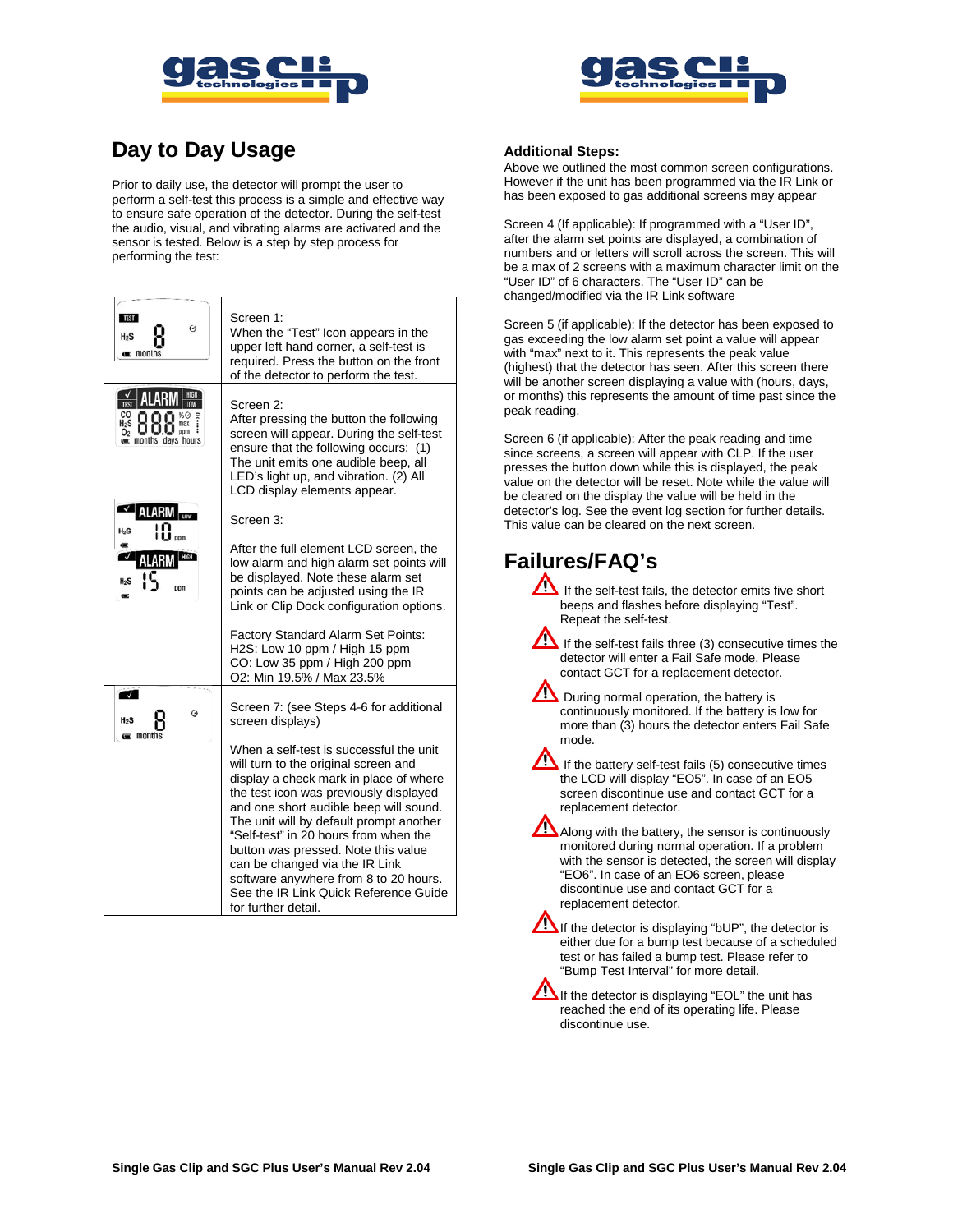



### **Alarms**

#### **Alarm Types:**

| <b>Screen Display</b>          | Detail                                                                                                                                                                                                                                                                                                                                                                                                                                                                                                                                          |
|--------------------------------|-------------------------------------------------------------------------------------------------------------------------------------------------------------------------------------------------------------------------------------------------------------------------------------------------------------------------------------------------------------------------------------------------------------------------------------------------------------------------------------------------------------------------------------------------|
| $H_2S$<br>ppm                  | <b>LOW ALARM</b><br>Audible Alarm: One (1) slow<br>beep every second<br>Visual Alarm: One (1) slow<br>flash every second<br>Vibrating Alarm: One (1) slow<br>vibration every second                                                                                                                                                                                                                                                                                                                                                             |
| HIGH<br>ALARM<br>$H_2S$<br>ppm | <b>HIGH ALARM and OVER</b><br>LIMIT (OL) ALARM<br>Audible Alarm: Two (2) fast<br>beeps every second<br>Visual Alarm: Two (2) fast<br>flashes every second<br>Vibrating Alarm: Two (2) fast<br>vibrations every second                                                                                                                                                                                                                                                                                                                           |
| ALARM<br>CO<br>⊖<br>hours      | <b>DETECTOR LIFE</b><br><b>COUNTDOWN ALARM "EOL"</b><br>Once the unit has less than<br>One (1) month of life remaining,<br>the unit will switch to days<br>remaining, when it is less than<br>One (1) day remaining it will<br>switch to hours remaining.<br>Once the detector has Eight (8)<br>hours remaining, it will begin to<br>beep, flash, and vibrate<br>intermittently. To end the<br>alarms press the button down.<br>Once the detector has reached<br>the end of its operating life the<br>display will show "EOL" (End Of<br>Life). |

#### **Alarm Set Points:**

Default factory set points: H2S: Low Alarm 10 ppm/High Alarm 15 ppm CO: Low Alarm 35 ppm/High Alarm 200 ppm O2: Low Alarm 19.5%/High Alarm 23.5%

\*Note these set points can be changed using the GCT IR Link. Please refer to the SGC IR Link documentation for further details. To display the detector alarm set points press the button on the front of the detector.

> Use caution when changing alarm set points. Confirm these levels with your company safety officer.

DO NOT use IR communications when an explosive atmosphere may be present.

### **Event Log**

By default the detector stores the last twenty five (25) alarm events. The system stores events by first in first out, i.e. the 26<sup>th</sup> event will replace the first event and so on. This information can be downloaded using the GCT IR Link. For each alarm event the detector records the following:

- The detector serial number
- Bump Test (Yes or No)
- Life remaining on the detector
- Number of self-tests performed
- Number of events
- Alarm Condition (Low, High, or OL)
- Specific event date and time
- Peak gas concentration in ppm or %.

### **Bump Test Interval (bUP)**

Using the IR Link or GCT Manager, units can be programmed to alert the user if a bump test is due. This interval can be set anywhere from 1 to 365 days. *\*Note the unit default is to have no bump interval programmed.*

If a detector is due for a bump test, the unit display will alternate between the months remaining and "bUP". In addition the unit will emit alternating flashes (left and right) every 5 seconds. And the "test" icon will remain even after a button push.

This alert can be cleared by either placing the unit in a Clip Dock or, if the bump interval is set, by manually applying gas to the unit. To manually clear the alert, press the button down once and wait for the "GAS" to show on the display while the TEST icon flashes. The detector will wait for 45 seconds for the target gas to be applied, or a button press to skip the bump test. If the SGC is bumped while showing "GAS", then it will record as a bump test in the event log instead of as an exposure. If no gas is applied, it will return to the normal screen and will not record anything in the event log.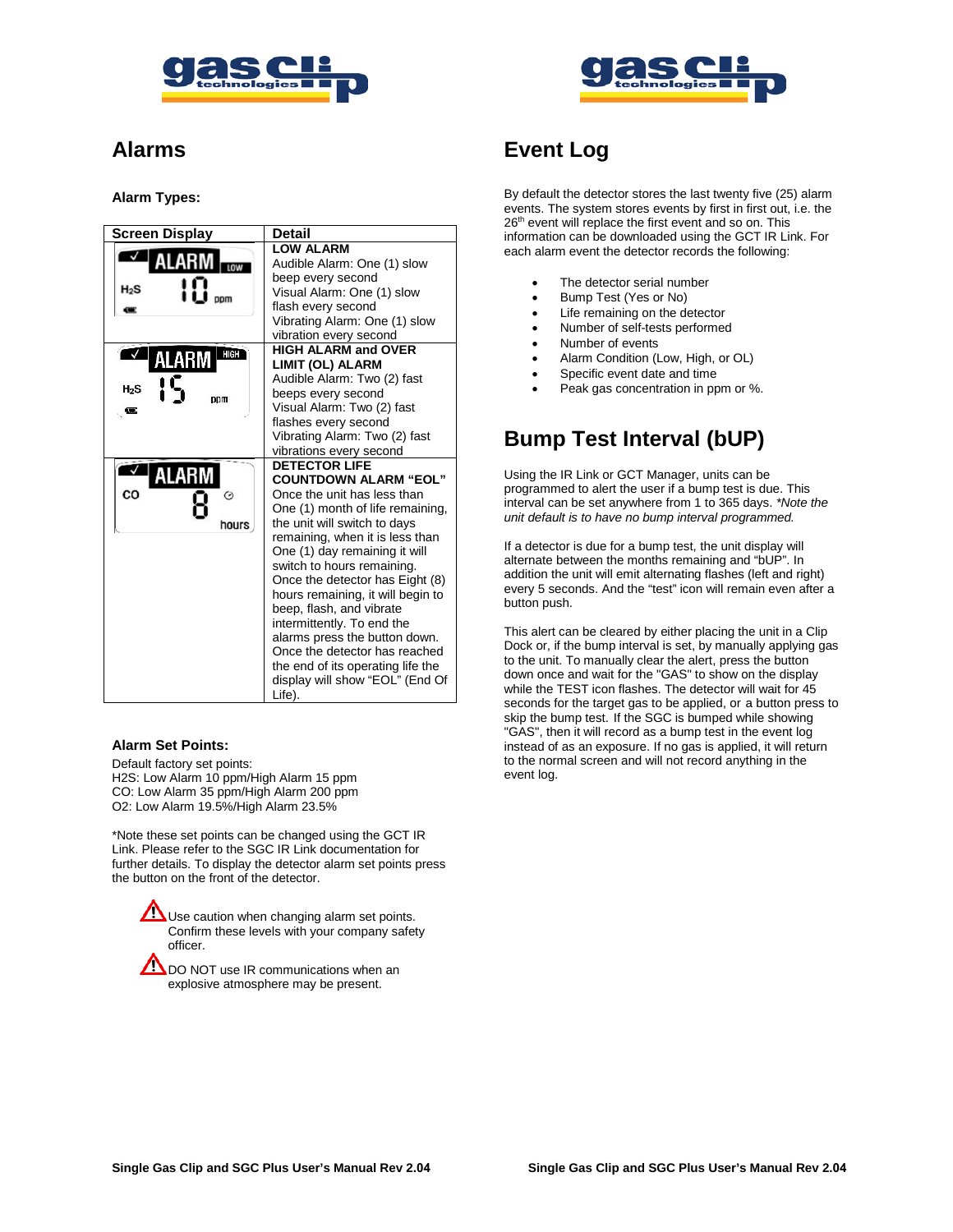



### **O2 Detector-Calibration**

**COM** GCT recommends users of the O2 Single Gas Clip to bump test the detector before using each day.

Single Gas Clip Oxygen (O2) detector factory default will prompt the user to calibrate the detector every 30 days. The user will be prompted by the screen flashing CAL, please see calibration instruction below:

|      | <b>Calibration Instructions</b>                                                                                                                                                                                                                                                                                                                                                                                                                                                                                                                                                                                    |
|------|--------------------------------------------------------------------------------------------------------------------------------------------------------------------------------------------------------------------------------------------------------------------------------------------------------------------------------------------------------------------------------------------------------------------------------------------------------------------------------------------------------------------------------------------------------------------------------------------------------------------|
| 。[RL | Only perform O2<br>calibration in normal air<br>$(20.9\% \, Oxygen)$ that is<br>free of hazardous<br>gases.<br>1. Press and hold down the<br>yellow button for four (4)<br>seconds<br>2. The screen will display CAL<br>and the O2 icon will flash in the<br>lower left hand side<br>3. After a successful<br>calibration, the detector will<br>emit one (1) beep, vibration<br>and LED flash<br>4. After an unsuccessful<br>calibration, the detector will<br>beep, flash, and continue to<br>display calibration. If after a<br>few failed calibration please<br>contact GCT customer support<br>at 877-525-0808 |

# **Cleaning**

The detector can be cleaned with a soft damp cloth. Do not use solvents, soaps or polishes. A neutral cleaner, like Mat & Table Top Cleaner (by [ACL Staticide\)](http://aclstaticide.com/) may also be used.

The sensor screen may be cleaned with a soft brush under clean, warm water. Return the filter to the detector once it has fully dried.

# **Hibernation (SGC+ Only)**

When the SGC Plus is not used for extended period of time it can be turned off (Hibernated) to suspend the 24 month operation life countdown.

| <b>SGC Plus Hibernation with the IR Link</b> |  |
|----------------------------------------------|--|
|----------------------------------------------|--|

1. Check that you have installed the IR Link Software and the IR Link USB connections are plugged in

- 2. Click Read Device on the IR Link Software
- 3. Note when the monitor is hibernated the event log will be cleared. It is highly recommended to save the event log by pressing the save event log before hibernating.

4. Click on the Hibernate Button, acknowledge the event log message

5. Keep in front of the IR Link until the "Hibernate OK" message is displayed at the bottom of the IR Link Software

6. Confirm the monitor screen is blank

7. If you encounter any problems please contact GCT customer support at 877-525-0808

| <b>SGC Plus Hibernation with the Clip Dock</b>                                                                                 |
|--------------------------------------------------------------------------------------------------------------------------------|
| 1. Check that the Clip Dock is turned on and USB memory is inserted                                                            |
| 2. The Clip Dock is capable of hibernating 4 units at one time, place<br>the desired amount of monitors in the docking station |
| 3. Press and hold the bump test and calibration buttons down                                                                   |
| simultaneously for approximately 2 seconds                                                                                     |
| 4. A successful hibernation will result in a GREEN light on for the                                                            |
| corresponding unit number                                                                                                      |
| 5. Note the event log will be automatically stored on the Clip Dock                                                            |
| USB memory                                                                                                                     |
| 6. Confirm the monitor screen is blank                                                                                         |
| 7. If you encounter any problems please contact GCT customer<br>support at 877-525-0808                                        |